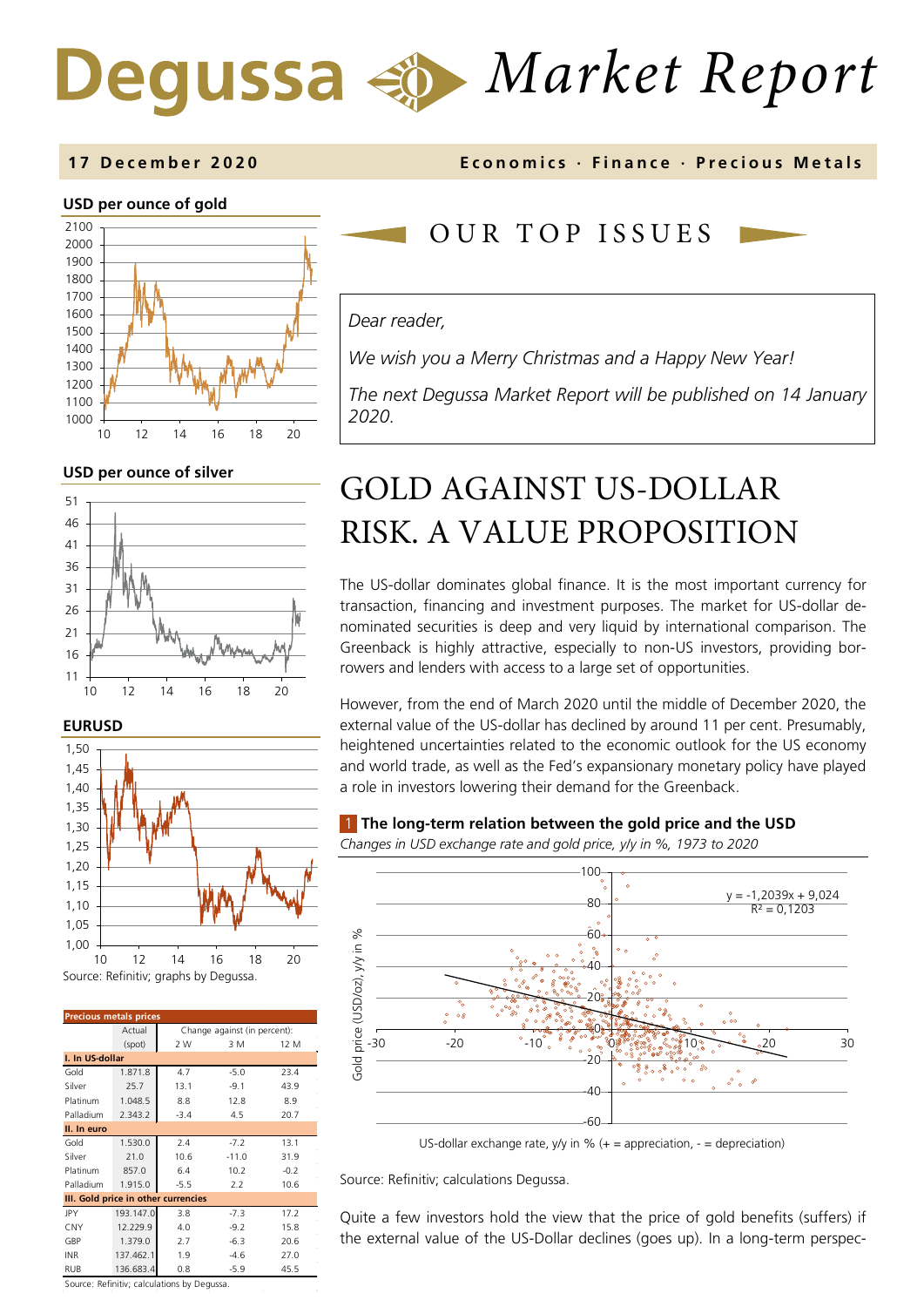tive, available data supports this notion fairly well. For since 1973, the trend of the external value of the US-Dollar has indeed been pointing downwards, while the gold price has been trending upwards. However, there is more to it.

The scatter chart above depicts the monthly changes in the external value of the US-Dollar (as represented by a trade-weighted US dollar index) on the horizontal axis. The monthly changes in the price of gold are shown on the vertical axis. The dots represent for the period January 1973 to December 2020. The solid black line is a linear trend that fits the dots best. Three findings stand out.

First, the price of gold in terms of US-dollar has increased by 9 per cent per annum on average in the period under review, irrespective of changes in the external value of the US-dollar. Second, the price of gold went down as the external value of the US-dollar increased and vice versa. In the period under review, a 10 per cent appreciation of the external value of the Greenback was accompanied by a 12 per cent fall in the price of gold on average.

Third: The explanatory power of the linear trend line is relatively low. It accounts for just 12 per cent of the variance in the dependent variable (changes in the price of gold) that is predictable from the independent variable (changes in the external value of the US dollar). This suggests that there are – and unsurprisingly so – other factors that also have a bearing on changes in the price of gold.

The scatter chart below shows the relationship between the changes in the external value of the US-dollar and changes in the price of gold for the period from January 2000 to December 2020. The relationship between the two series has become much closer. A linear regression explains nearly 31 per cent of the variation of changes in the gold price. The reaction of the price of gold to a change in the external value of the US-dollar has remained unchanged, though. At the same time, a price increase of gold that is independent of changes in the US-dollar grew to more than 10 per cent per annum, on average.



2 **The 'latest relation' between the gold price and the USD** 

US-dollar exchange rate, y/y in %  $(+)$  appreciation,  $-$  = depreciation)

Source: Refinitiv; calculations Degussa.

What lessons are to be learned? Gold – if and when considered as a form of money – was an effective hedge against the vagaries of the external value of the dollar, especially in the long-term. For international investors, in particular, holding gold proved to be more attractive than relying on (non-interest-bearing)

*Changes in USD exchange rate and gold price, y/y in %, 2000 to 2020*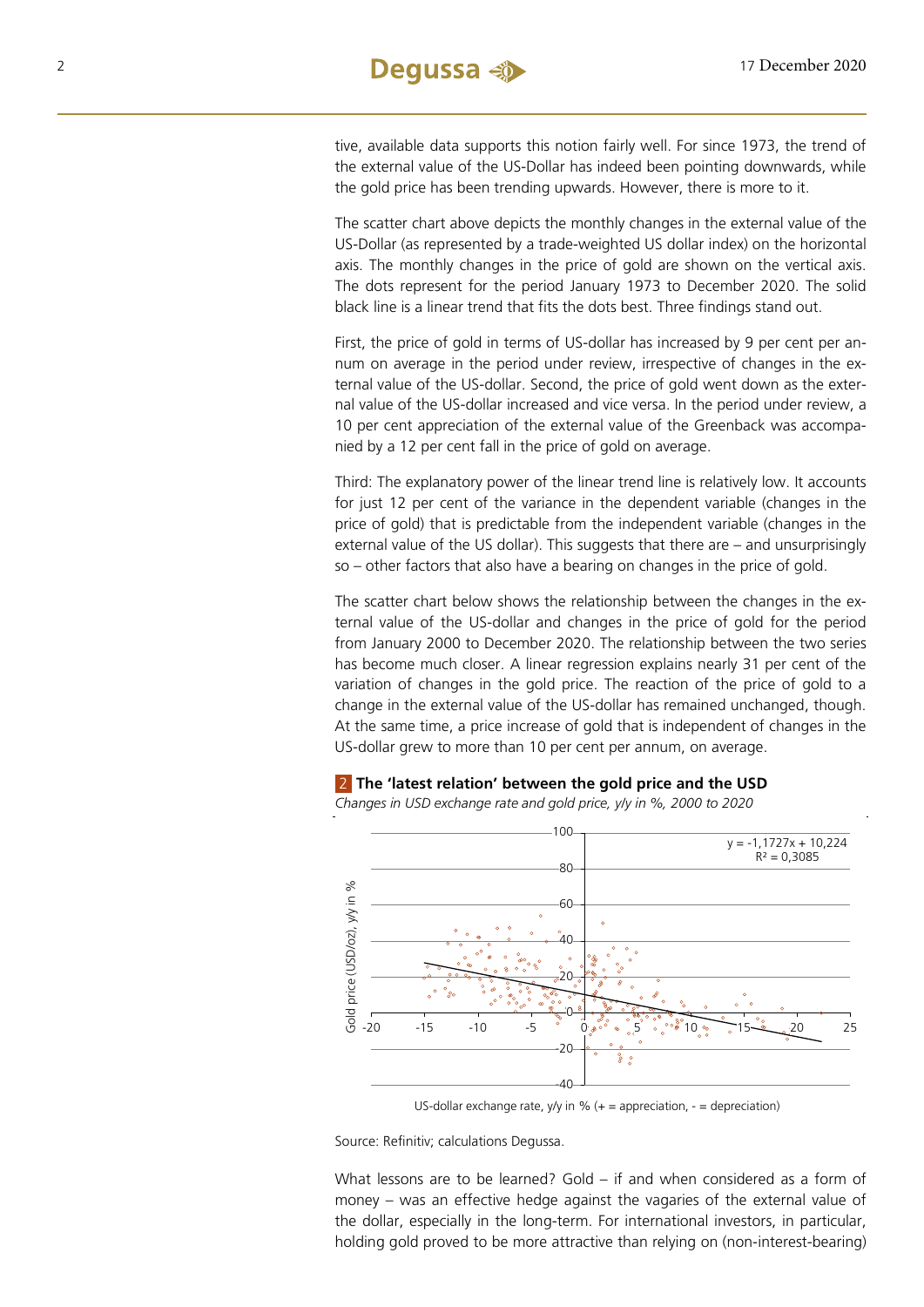

**Precious metal prices (USD/oz) in the last 7 years**

US dollars. Of course, this experience from the past cannot be simply extrapolated into the future.

However, there is quite some reason to assume that holding gold in the period that lies ahead will also pay off for the investor, as monetary policy around the world is about to debase the purchasing power of official currencies, be it the US dollar, euro, Japanese yen, and others. All the more so because a 'tacit consent' has emerged among people, that running the electronic printing press is considered the policy of the least evil.

In an environment of significant monetary expansion, artificially suppressed interest rates, and out-of-control public deficits, holding gold (and also silver for that matter) is one possibility to escape the debasement of the purchasing power of money. Bought at current prices, gold has a fairly good chance to be riskreducing and return-enhancing for the long-term oriented investor in the years to come.



16 17 18 19 20 21

(d) Palladium

16 17 18 19 20 21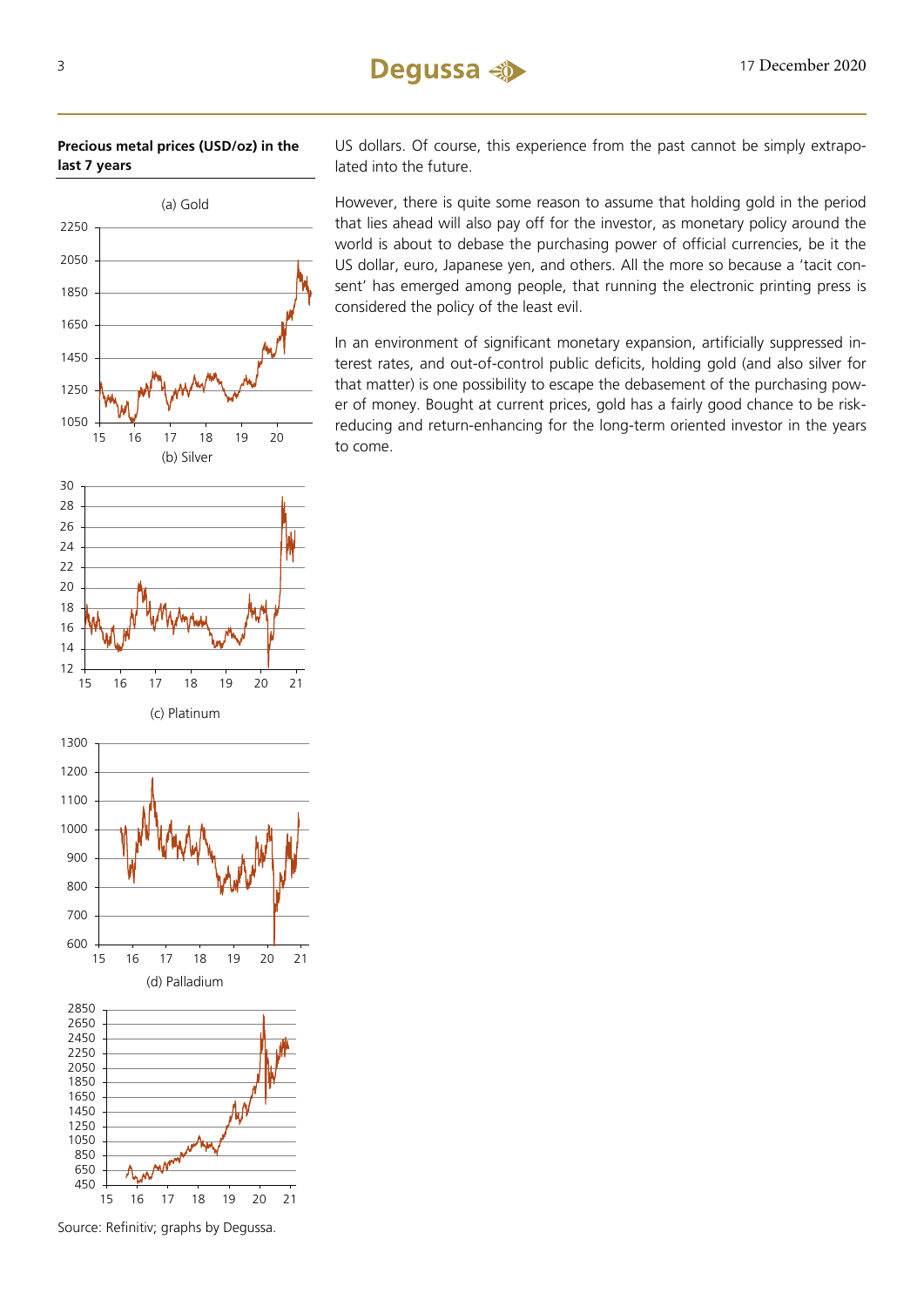### PRECIOUS METALS PRICES

**In US-Dollar per ounce**

|        |      | <b>Silver</b>                        |      | Platinum         |      | Palladium             |      |
|--------|------|--------------------------------------|------|------------------|------|-----------------------|------|
| 1873.9 |      | 25.7                                 |      | 1047.0           |      | 2344.2                |      |
|        |      |                                      |      |                  |      |                       |      |
| 1846.0 |      | 24.3                                 |      | 1028.5           |      | 2340.1                |      |
|        |      | 23.9                                 |      | 995.4            |      | 2350.1                |      |
| 1872.3 |      | 24.2                                 |      | 926.6            |      | 2350.3                |      |
| 1907.8 |      | 25.1                                 |      | 922.5            |      | 2295.3                |      |
| 1812.3 |      | 20.9                                 |      | 856.4            |      | 2134.2                |      |
|        |      |                                      |      |                  |      |                       |      |
|        |      |                                      |      |                  |      |                       | 2214 |
|        |      |                                      |      |                  |      |                       | $-6$ |
| Low    | High | Low                                  | High | Low              | High | Low                   | High |
| 2310   | 2780 | 43.0                                 | 53.0 | 913              | 1385 | 1949                  | 2349 |
| 23     | 48   | 68                                   | 106  | $-13$            | 32   | $-17$                 | 0    |
|        |      |                                      |      |                  |      |                       |      |
|        |      |                                      |      |                  |      |                       |      |
|        |      |                                      |      |                  |      |                       | 857  |
| 1268   |      | 15.8                                 |      | 880              |      | 1019                  |      |
| 1382   |      | 16.1                                 |      | 862              |      | 1511                  |      |
|        |      | Gold<br>1832.5<br>2550<br>36<br>1253 |      | 48<br>87<br>17.1 |      | 1149<br>$10\,$<br>947 |      |

### **In Euro per ounce**

|                                            | Gold              |                      | <b>Silver</b>     |                     | Platinum            |                    | Palladium            |                    |
|--------------------------------------------|-------------------|----------------------|-------------------|---------------------|---------------------|--------------------|----------------------|--------------------|
| I. Actual                                  | 1531.7            |                      | 21.0              |                     | 855.8               |                    | 1916.2               |                    |
| II. Gliding averages                       |                   |                      |                   |                     |                     |                    |                      |                    |
| 10 days                                    |                   | 1521.4               |                   | 20.0                |                     | 847.7              |                      | 1928.7             |
| 20 days                                    | 1523.8            |                      | 19.9              |                     | 827.4               |                    | 1954.2               |                    |
| 50 days                                    | 1576.3            |                      | 20.3              |                     | 779.3               |                    | 1978.2               |                    |
| 100 days                                   | 1611.3            |                      | 21.2              |                     | 778.7               |                    | 1938.2               |                    |
| 200 days                                   | 1579.3            |                      | 18.2              |                     | 745.3               |                    | 1858.6               |                    |
| III. Estimates 2021<br>(1)                 | 2129<br>39        |                      | 40<br>91          |                     | 959<br>12           |                    | 1848<br>$-4$         |                    |
| <b>Band width</b><br>(1)                   | Low<br>1950<br>27 | High<br>2340<br>53   | Low<br>30.0<br>43 | High<br>44.8<br>113 | Low<br>770<br>$-10$ | High<br>1170<br>37 | Low<br>1640<br>$-14$ | High<br>1980<br>3  |
| V. Annual averages<br>2017<br>2018<br>2019 |                   | 1116<br>1072<br>1235 |                   | 15<br>13<br>14      |                     | 844<br>743<br>770  |                      | 760<br>863<br>1350 |

Source: Refinitiv; calculations and estimates Degussa. Numbers are rounded.

 $(1)$  On the basis of actual prices.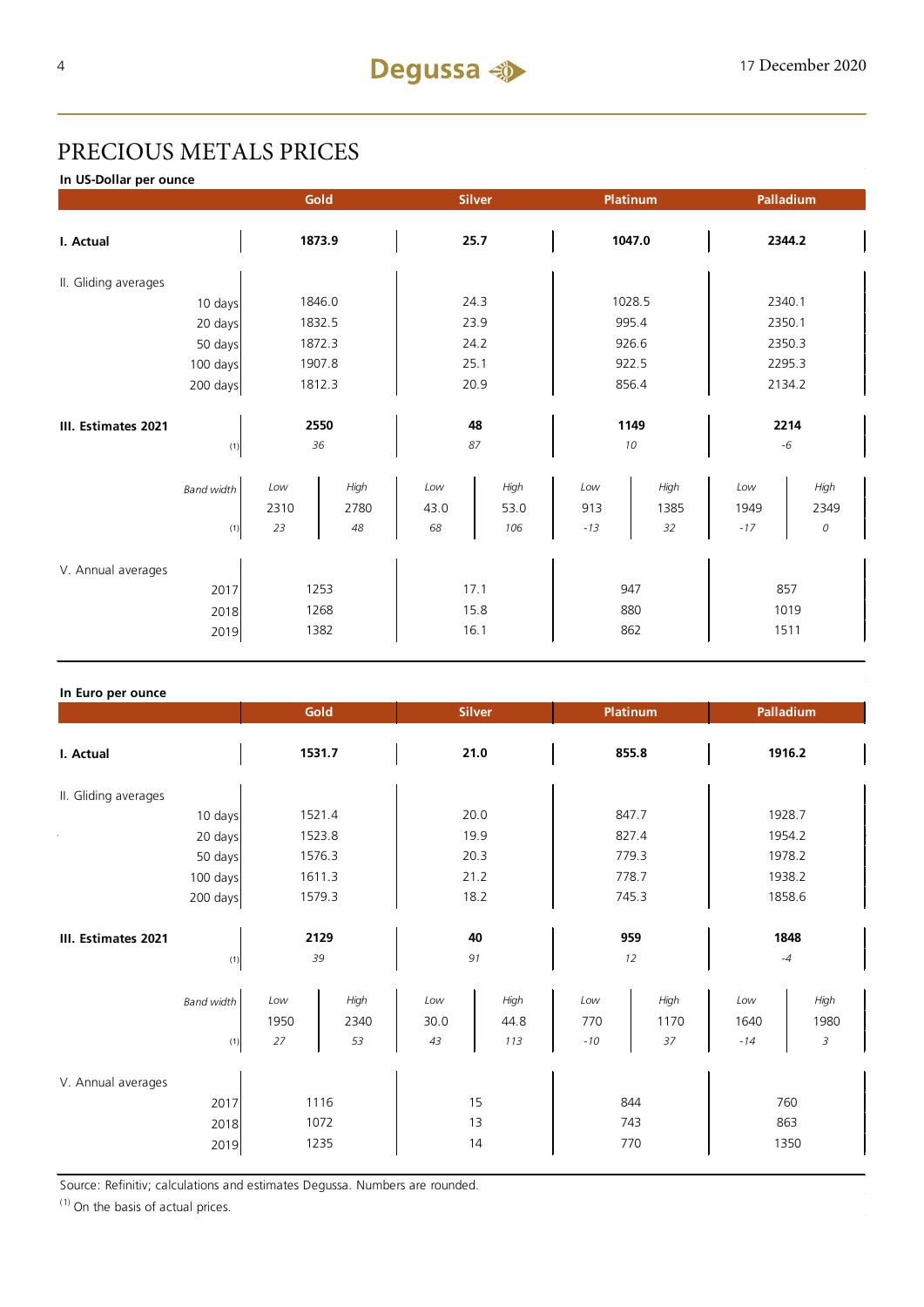### BITCOIN, PERFORMANCE OF VARIOUS ASSET CLASSES

### **Bitcoin in US dollars**



Source: Refinitiv; graph by Degussa.

### **Performance of stocks, commodities, FX and bonds**

(a) In national currencies (b) In euro



|                             | $-80 -60 -40 -20$ | 20<br>0          | 40<br>60 | 80 |
|-----------------------------|-------------------|------------------|----------|----|
| S&P 500                     |                   | $\overline{5,5}$ |          |    |
| Nasdag                      |                   |                  | 32,0     |    |
| Euro STOXX 50               | $-8,9$            |                  |          |    |
| <b>FTSE 100</b>             | $-19,4$           |                  |          |    |
| <b>DAX</b>                  |                   | 2,4              |          |    |
| Swiss MI                    | $-1,0$            |                  |          |    |
| Nikkei                      |                   | 2,1              |          |    |
| Hang Seng                   | $-8,0$            |                  |          |    |
| Bovespa                     | $-36,1$           |                  |          |    |
| Russia                      | $-20,7$           |                  |          |    |
| CRB Index                   | $-20,9$           |                  |          |    |
| Gold                        |                   |                  | 14,3     |    |
| Silver                      |                   |                  | 34,8     |    |
| Crude oil                   | $-27,0$           |                  |          |    |
| <b>EURUSD</b>               |                   | 9,1              |          |    |
| <b>EURJPY</b>               |                   | 3,6              |          |    |
| <b>EURGBP</b>               |                   | 6, 5             |          |    |
| <b>EURCHF</b>               | $-0,5$            |                  |          |    |
| <b>USDCAD</b>               | $-2,2$            |                  |          |    |
| <b>USDGBP</b>               |                   | 2,4              |          |    |
| <b>USDJPY</b>               | $-5,0$            |                  |          |    |
| US gov't bond 7 - 10 yrs    |                   | 1,7              |          |    |
| US gov't bond 1 - 3 yrs     | $-6,0$            |                  |          |    |
| Euro gov't bond 7 - 10 yrs  |                   | 1,9              |          |    |
| Euro gov't bond 1 - 3 yrs   | $-0,5$            |                  |          |    |
| UK gov't bond 7 - 10 yrs    | $-2,8$            |                  |          |    |
| UK gov't bond 1 - 3 yrs     | $-5,7$            |                  |          |    |
| Japan gov't bond 7 - 10 yrs |                   | 4,9              |          |    |
| Japan gov't bond 1 - 3 yrs  |                   | 5,0              |          |    |

Source: Refinitiv; calculations by Degussa.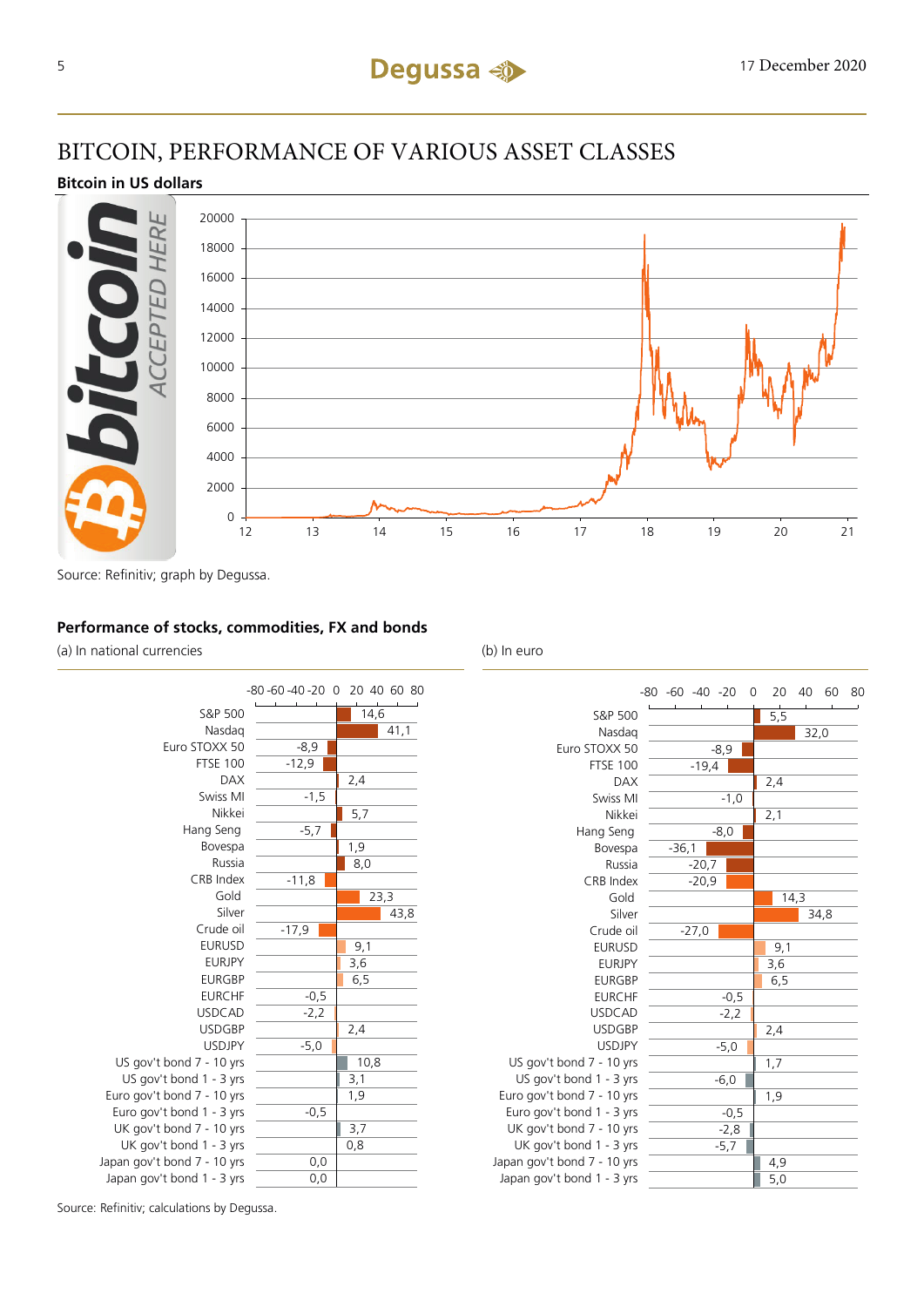### **Articles in earlier issues of the** *Degussa Market Report*

| <b>Issue</b>      | Content                                                                                              |
|-------------------|------------------------------------------------------------------------------------------------------|
| 17 December 2020  | Gold Against US Dollar Risk. A Value Proposition                                                     |
| 3 December 2020   | Keep Your Cool - And Physical Gold And Silver                                                        |
| 19 November 2020  | It is Going to be Wild. Hold on to Physical Gold                                                     |
| 5 November 2020   | For In Fire Gold Is Tested                                                                           |
| 22 October 2020   | The Policy of Inflating Everything, Not Only The Price Of Gold                                       |
| 8 October 2020    | President Trump Is Good For Gold, Or Isn't He?                                                       |
| 24 September 2020 | Get Physical With Gold                                                                               |
| 10 September 2020 | The Inflation Threat And The Case For Gold                                                           |
| 27 August 2020    | We Need Sound Money To Regain and Defend Our Liberties                                               |
| 13 August 2020    | Gold And Silver Prices Are Set To Trend Even Higher                                                  |
| 30 July 2020      | The Big Short In Official Currencies                                                                 |
| 16 July 2020      | "World Gold Price" Hits A New Record                                                                 |
| 2 July 2020       | Some Things You Need To Know About Money                                                             |
| 4 June 2020       | Gold in Times of Economic Crisis and Social Revolution                                               |
| 20 May 2020       | First the Money Supply Shock, Then the Inflation Shock                                               |
| 7 May 2020        | Be Aware of What Inflation Really Is                                                                 |
| 23 April 2020     | The Undesirable Effects of the Corona-Virus Relief Package                                           |
| 9 April 2020      | The Boom And Bust Theory That Does Not Crash                                                         |
| 26 March 2020     | With Mega Bail Outs, Governments Are The Big Winners                                                 |
| 12 March 2020     | The Truth About Money - Past, Present, Future                                                        |
| 27 February 2020  | Inflation Policy And Its Supporters                                                                  |
| 13 February 2020  | Gold-ETFs Versus Physical Gold: Difference Matters                                                   |
| 30 January 2020   | Do Not Think The Era Of Boom And Bust Has Ended                                                      |
| 23 January 2020   | Bull Markets, No Bubble Markets: Gold And Silver In 2020                                             |
| 19 December 2019  | The Inflation Sham                                                                                   |
| 5 December 2019   | Why the Feared Crash Keeps Us Waiting                                                                |
| 21 November 2019  | Asset Price Inflation and the Price of Gold                                                          |
| 7 November 2019   | ETFs Drive Gold Demand                                                                               |
| 24 October 2019   | The Inflationary Supply Of Unbacked US Dollars And The Price Of Gold                                 |
| 10 October 2019   | Let's Get Physical With Gold And Silver                                                              |
| 26 September 2019 | The US Dollar Beast                                                                                  |
| 12 September 2019 | The Inflationary Tide That Lifts all Boats but One                                                   |
| 29 August 2019    | The Disaster of Negative Interest Rate Policy                                                        |
| 15 August 2019    | The Gold Bull Market Is Back                                                                         |
| 1 August 2019     | Gold And Silver Prices - Get Going!                                                                  |
| 19 July 2019      | Facebook's Fake Money                                                                                |
| 4 July 2019       | It Looks Like A Gold Bull Market, It Feels Like A Gold Bull Market - Maybe It Is A Gold Bull Market? |
| 19 June 2019      | Good Money, Bad Money—And How Bitcoin Fits In                                                        |
| 6 June 2019       | Gold Outshines The US Dollar                                                                         |
|                   | $A = -1$<br>$+$ D <sub>r</sub>                                                                       |

The Degussa Marktreport (German) and the Degussa Market Report (English) are available at: **www.degussa-goldhandel.de/de/marktreport.aspx**.